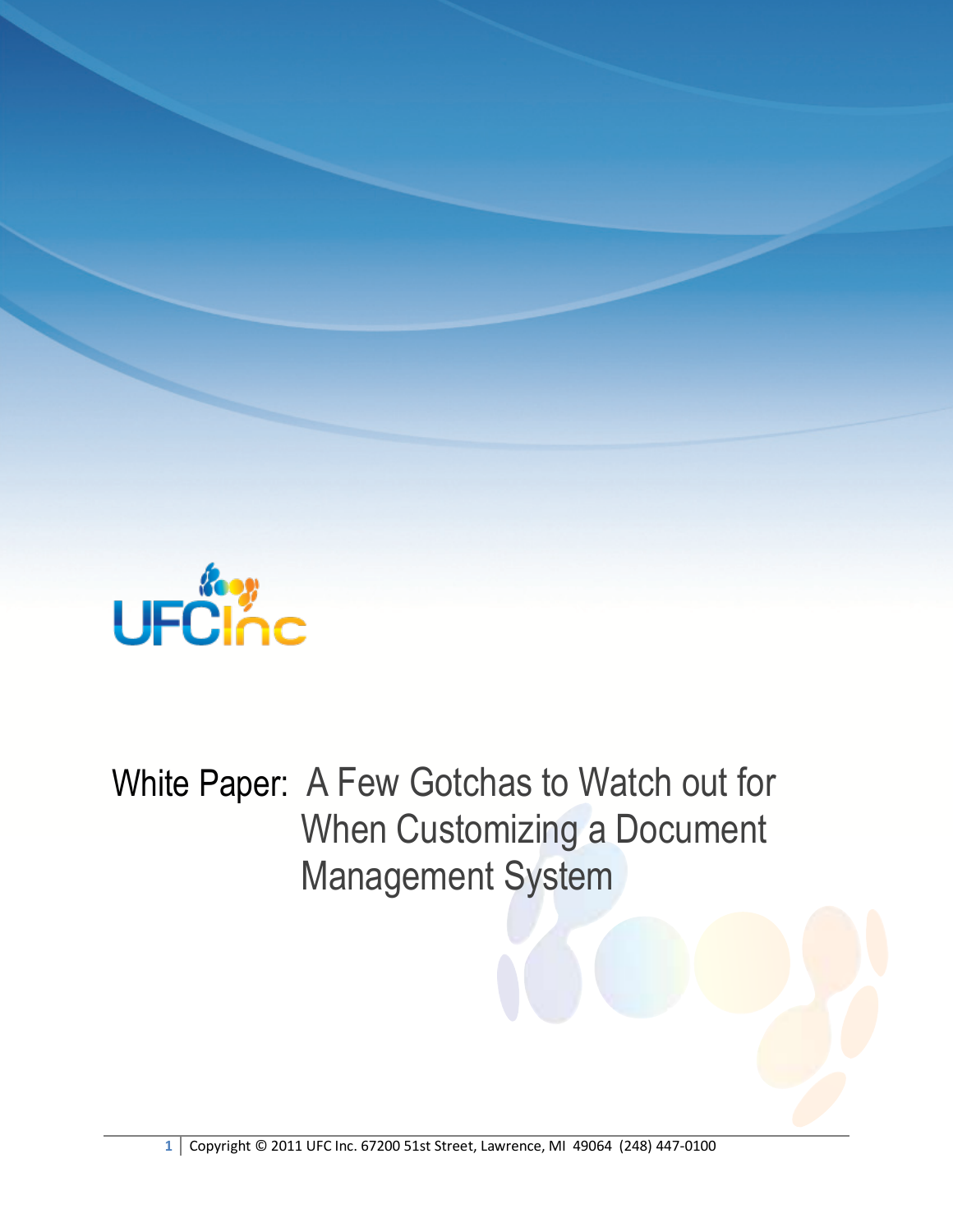## **Customizing Your Document Management System?**

#### **Be Careful What You Wish For** by Andy Eberhard

If I had a dollar for every time that I have heard another consultant or myself say to a client – "Try to customize your system as little as possible" I would be a rich man. But if I had another dollar for every time that a client failed to take that advise, then I would be a filthy rich man. On the surface it is easy to say that you will not customize your document management system or any system for that matter. But in reality, no system will match your processes exactly and the clamor of users to go back to processes and functionality that they are used to having will often win out over keeping your document management system non-customized. So what is a systems project manager or IT department head to do?

# **Understand Your User's Requirements and the Differences Between Needs, Wants, and Nice-To-Haves**

Every user wants an "Easy" button. And who can blame them. In theory if a process or function can be done more easily and faster, all other variables remaining the same, a resource should have more time to perform other value added tasks for the company. However, we know that theory is good for the class room but often runs amok in real life. For instance, if I put in a \$10,000 customization for an end user that allows them to index their documents a certain way and another end user wants another \$10,000 customization so that they can index their documents another way, do you really think that the savings will justify the costs? The intent of each user may be good but are two customizations justified? In the users eyes the answer is going to be almost always 'Yes'. Why? Because you made their job easier or you made their job like it was before so they don't have to deal with change. But will they actually save time, if there is a savings in time, and use it for something else that will lead to a productivity gain. Or will they use it to take more breaks, slow down, or relax more. It is hard to say but before saying 'Yes' to a document management customization that will cost x amount of dollars for both installation and support, it is important to understand why the customization is really needed and if the end will justify the means. Is the customization really needed because it will lead to hard benefits and measurable productivity increases? Or is it just a nice-to-have because it will make the life of the user easier but it won't do anything that will lead to productivity gains or even long term job satisfaction? Answering those questions first is important.

### **Determine If An Off the Shelf Solution Will Trump Customization**

If a system change is justified, then before customizing you will need to find out if there is already an off the shelf solution that meets your needs. You don't want to end up reinventing the wheel if you can buy an off the shelf product that does the same thing and hopefully at a lower cost. However, there are pit falls to that line of thinking. Although an off the shelf solution may sound more ideal than a customized solution, keep in mind that if you do find an off the shelf solution you need to ask what it will take to integrate and implement the solution. In the end it may cost you more to integrate and support an off the shelf solution then if you implemented a customization. There are many variables to factor into your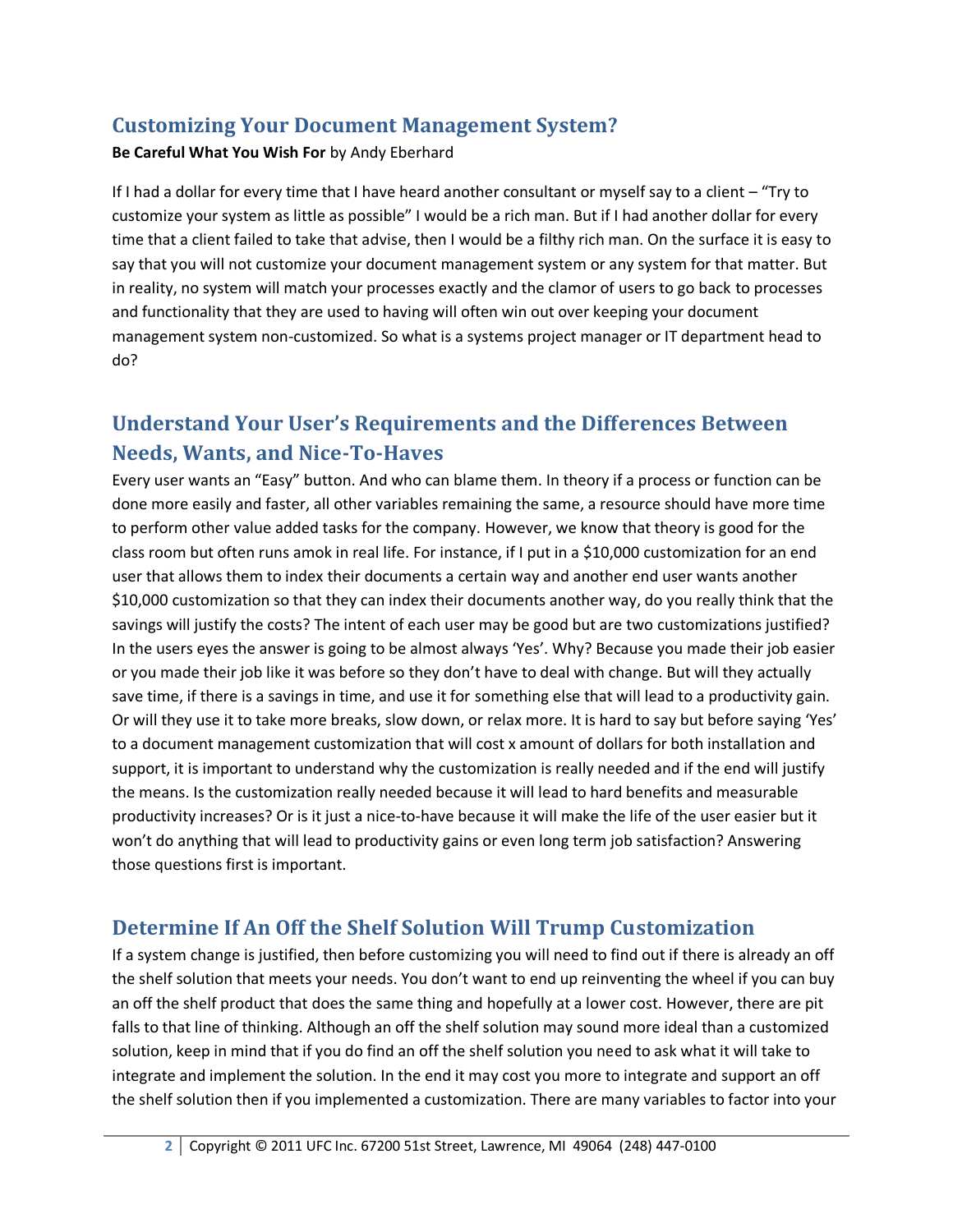decision besides just cost. For instance there needs to be very tight integration between your document management solution and the out of the box solution that takes the place of customization. Here is a simplified example. You have purchased and implemented Microsoft SharePoint®. But you need an easy and effective way to capture documents to feed into SharePoint. Now you could go to a reseller or consultant and ask them to build you a very simple customized data capture tool that will provide for scanning and importing of documents into SharePoint. But why would you do that when there are plenty of Data Capture applications on the market? So you start looking into simple Data Capture systems but you quickly realize that not all of them have good integration with SharePoint. Documents need an efficient entry point into the SharePoint repository that includes accurately building index data and correctly storing the documents within the associated SharePoint library. Not all data capture applications on the market today offer that needed integration. So if you were to buy one of those applications then you may get an unpleasant surprise when it does not integrate with SharePoint. Fortunately, some data capture applications do, so in this case you can find data capture applications such as Quillix™ Capture that will integrate with SharePoint at a low total cost of ownership. The point is that before you decide to customize your document management system, you should do your homework and see if there is another avenue that you can pursue that will provide the same solution but without the customization. Just remember that integration is key and if the plumbing is not done correctly, then the rest of the house will be more or less non-functional.

### **If You Need to Customize, Implement Wisely**

If you have weighed the costs and benefits and you have decided that a customization is justified, it is important to implement your customization wisely. Although important, I'm not talking about project planning and testing but rather on how you plan to implement and manage your customization. For instance, if the customization that you ask for is a one-off and never used again , then maybe it is better to work with your IT department and document management vendor to ensure that everyone knows (and it is documented) that this is a one-off customization that will be needed for a certain purpose but then not needed again.

After the customization is implemented and its purpose for existing is completed, then the customization should either be pulled out of the system or process or it should be commented out if it is embedded in code and cannot be easily extracted. Everything should be well documented. If the customization is a permanent change, then you should consider the benefits of making it a modular customization. What that means is that instead of making it a one off customization, work with your document management vendor or reseller to see how the customization could be used at other clients. Your vendor or reseller/consultant will be happier to write and support 'customized' solutions and give you a better price if they believe that they have a chance at selling it as a product to other clients down the road. Plus, supporting the customization will be more straight forward because supporting one-off customizations can be challenging for both you and your vendor as there is usually no good way to delineate issues. As a modular customization, ongoing support and future upgrades and releases will be more easily handled and fewer disagreements will result. Just make sure that the requirements and boundaries of the custom module are well defined for both you and your vendor or consultant. The